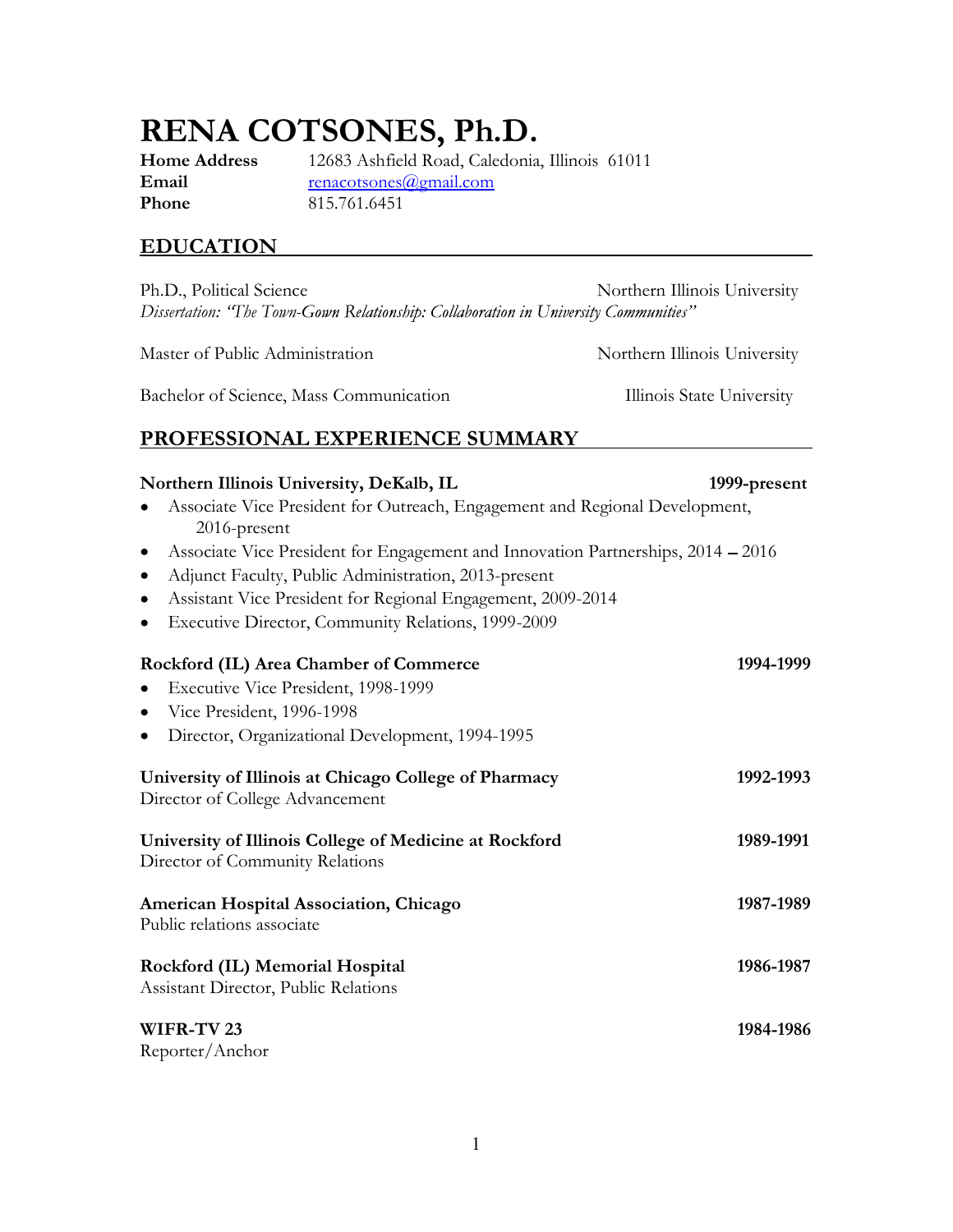### ASSOCIATE VICE PRESIDENT, OUTREACH, ENGAGEMENT AND REGIONAL DEVELOPMENT, 2016-present

Create and lead collaborative initiatives with internal and external stakeholders to advance NIU's role as the region's premier partner for educational attainment, economic and workforce development, and innovation. Develop new opportunities to link and leverage NIU's expertise and resources with those of the region to address local challenges and to maximize opportunities. Lead university-wide projects at the direction of the president and serve as the president's liaison on regional initiatives. Direct ambitious portfolio of regional engagement activities and manage staff in DeKalb and Rockford.

#### **Selected initiatives and accomplishments**

## NIU Engineering @ RVC

Built a regional coalition of university, community college, industry, and economic development partners to create a community-based, industry-integrated workforce development solution for regional aerospace cluster.

- Negotiated MOU with community college to host faculty and jointly recruit students
- Wrote case statement and helped raise \$7.5 million locally for facility, faculty and scholarship support
- Started the program (years 3 and 4 of BSME) with 18 students in Fall 2016; Spring 2019 enrollment is 48 (full and part-time)
- $\bullet$  Won Award of Excellence in Talent + Place from University Economic Development Association, 2017
- Continue to maintain coalition momentum through weekly team meetings
- Ongoing management of the program with NIU engineering and community college administrators and faculty

## Northern Illinois Center for Nonprofit Excellence (NICNE)

Identified opportunity and managed acquisition of Rockford-based agency that promotes innovation and excellence in the nonprofit sector and social change in the region, serving 1,600 individuals, 220 organizations and 16 counties through educational and leadership development programs, consulting services and collective impact training and management. Manage staff and lead efforts for university integration, regional expansion and selfsufficiency.

## Northern Illinois Center for Community Sustainability Steering Committee

Developed proposal for new multi-disciplinary research, teaching and engagement center in collaboration with the vice president for research, resulting in a \$15 million state appropriation to establish the center as part of the new Illinois Innovation Network.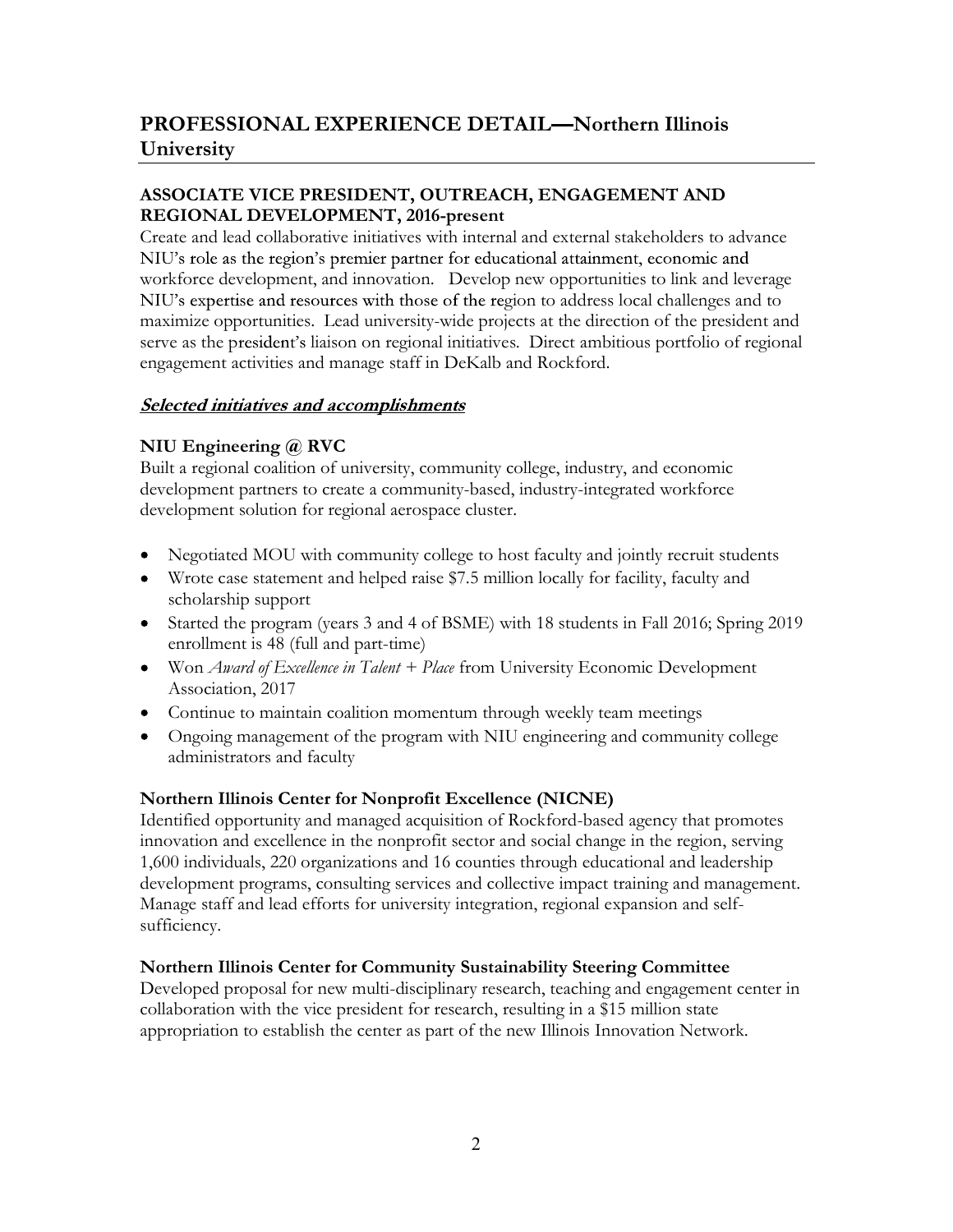#### Institutional Partnership Survey

Designed and implemented annual university partnership survey to establish a baseline for institutional goals for partnership growth and sustainability.

#### Engaged Learning, Teaching and Scholarship Conference

Created a biennial conference highlighting student/faculty/community engagement and university partnerships with the assistant vice president for student engagement.

#### Carnegie Engagement Classification Task Force

Leader of 2019 Engaged Institution re-designation process (original designation, 2009).

#### APLU Innovation and Economic Prosperity (IEP) Designation

Wrote 2018 5-Year Interim Report for NIU's IEP designation; leader of 2013 team that prepared original application and won the inaugural Place Development award.

# ASSOCIATE VICE PRESIDENT FOR ENGAGEMENT AND INNOVATION PARTNERSHIPS

# 2014-2016

Originated a shared position to help align the missions and activities of the Division of Outreach, Engagement and Regional Development and the Division of Research and Innovation Partnerships to connect NIU more effectively with regional partners.

#### **Selected initiatives and accomplishments**

#### NIU EIGERlab

Identified opportunity and managed acquisition of Rockford-based business incubator/accelerator to add to NIU's innovation portfolio. Expanded student and community access to product development and small business support services. Manage staff and lead efforts for university integration, regional expansion and self-sufficiency.

- Repurposed underutilized library and computer lab space at Rockford regional education center to create coworking and small business incubation services for innovators and entrepreneurs
- Developed new track in annual Fast Pitch competition to engage students
- Helped College of Business faculty establish DeKalb-based Fast Pitch competition

#### Regional engagement with DMDII

Created national model for regional engagement for Chicago-based Digital Manufacturing Design and Innovation Institute (DMDII), to help translate U.S. Department of Defensefunded research opportunities and outcomes to small and medium manufacturers.

- Generated high-level visibility for NIU and the region; announcement news conference featured Congressman Dick Durbin and Congresswoman Cheri Bustos
- Represented NIU for two terms as elected member of DMDII Executive Committee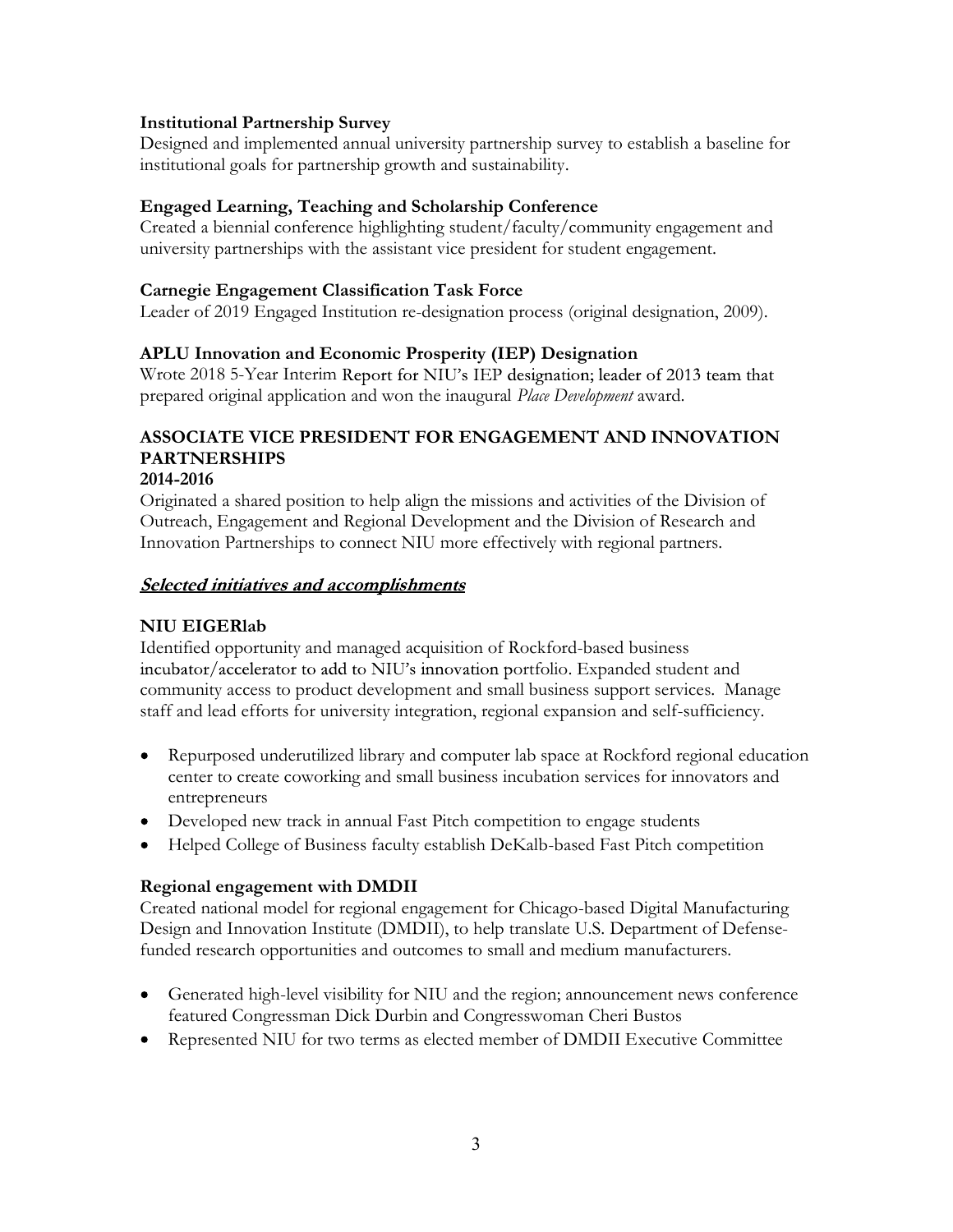#### IDEAL Industries-NIU Intrapreneurship Program

Collaborated with local industry and NIU faculty to create cross-disciplinary student intrapreneurship program for market research and product development.

- More than 30 students participated with faculty and industry mentorship
- Seven students have been hired by the company

#### NIU Office of Innovation

Consolidated tech transfer and innovation activities into a single office and developed new methodology for determining ROI for commercialization activities. Encouraged broader engagement with industry partners and nurtured the creation of new narratives about basic and applied research activities.

#### ASSISTANT VICE PRESIDENT, REGIONAL ENGAGEMENT 2009-2014

Created and implemented a comprehensive engagement strategy for NIU in Rockford, a community 45 minutes northwest of DeKalb. Initiated and developed university collaborations with key regional stakeholders to achieve results in educational attainment, economic development and workforce development.

#### **Selected initiatives and accomplishments**

#### Office of Regional Engagement-Rockford

Created and continue to direct the university's first and only community-based engagement office outside of DeKalb.

- Conducted a series of interviews and focus groups to inform the creation of a strategic engagement agenda for NIU in Rockford
- Developed consensus and support from government, business and community leaders for NIU's engagement activities in the area

#### Jobs & Innovation Accelerator Challenge (JIAC) Grant

Convened a coalition of university, community college, economic development and workforce development partners. Focused on workforce development and supply chain growth for Rockford's aerospace sector in collaboration with local economic development council

- Led development of successful \$2.4 million federal grant to recruit students and accelerate innovation and job creation for small and medium-sized aerospace companies in Rockford
- Chaired advisory board and helped initiate Joint Institute for Engineering and Technology-Aerospace (JiET-A), a community-wide student recruitment and mentorship program to encourage students to pursue engineering careers
- Relationships formed and lessons learned from this initiative catalyzed the development of NIU Engineering @ RVC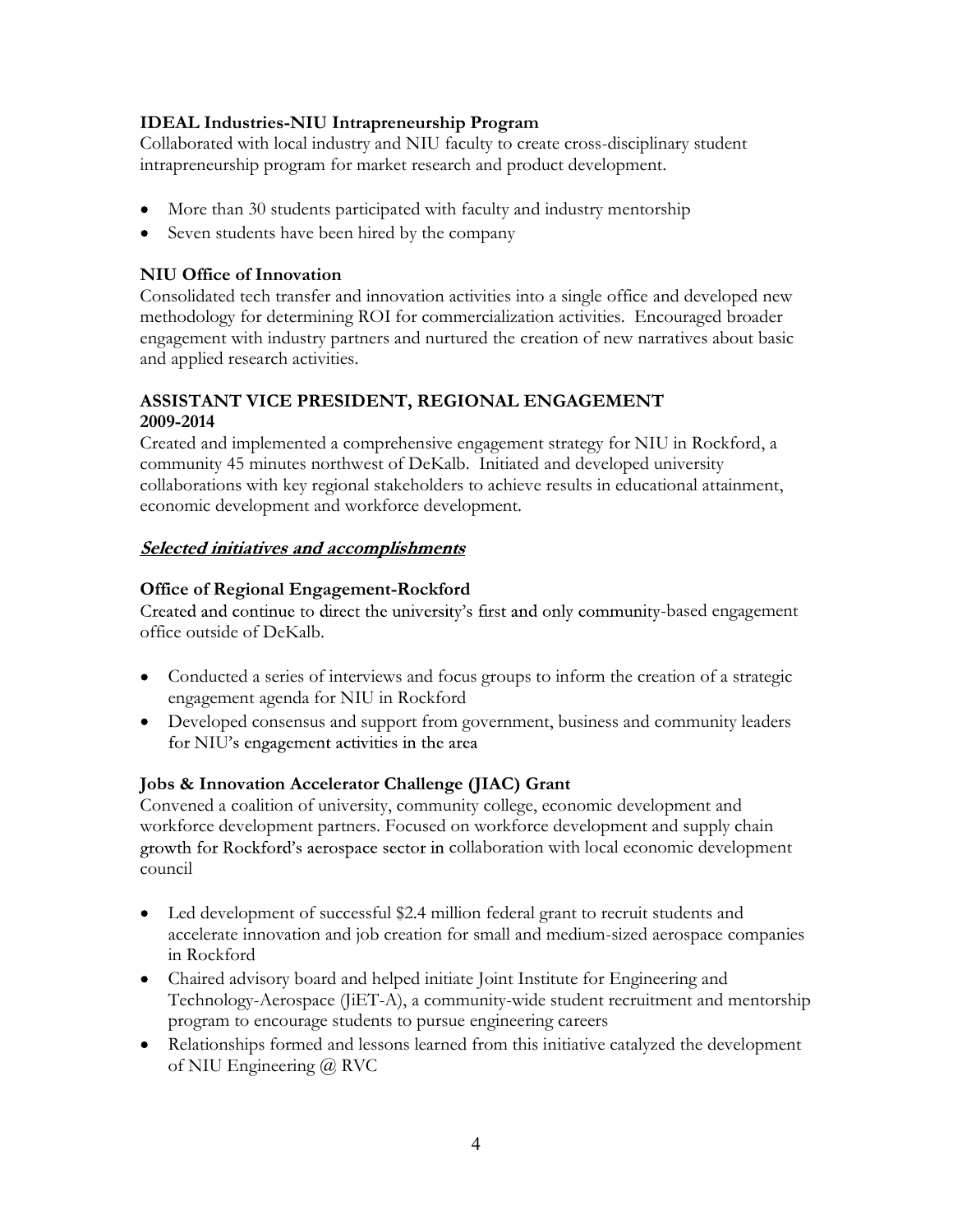#### EXECUTIVE DIRECTOR, COMMUNITY RELATIONS 1999-2009

Recruited by NIU's president to establish a cabinet-level liaison to regional business, community and local government leaders. Worked with the president and other senior administrators to resolve community issues and identify opportunities for NIU administrators, faculty and students to provide regional leadership and service.

#### **Selected initiatives and accomplishments**

#### Huskies on Parade public art project

Convened university, business and community partners to create community-wide public art project celebrating unity between NIU and DeKalb.

- Engaged student and community artists, providing opportunities for paid work
- Raised \$50,000 in sponsorships and art sales for student scholarships

#### Communiversity Cares

Convened business, government and community partners to create mutually supportive interactions between students and the greater DeKalb community in the wake of a campus shooting.

# STATE & NATIONAL ENGAGEMENT ACTIVITIES & HONORS

| Association of Public and Land-grant Universities (APLU)                                                                                                                                                                                                                                                                           |                 |
|------------------------------------------------------------------------------------------------------------------------------------------------------------------------------------------------------------------------------------------------------------------------------------------------------------------------------------|-----------------|
| Commission on Economic and Community Engagement                                                                                                                                                                                                                                                                                    | $2018$ -present |
| <b>Executive Committee</b>                                                                                                                                                                                                                                                                                                         |                 |
| Council on Engagement and Outreach (CEO) Executive Committee                                                                                                                                                                                                                                                                       | 2012-2018       |
| Chairperson, 2016-17                                                                                                                                                                                                                                                                                                               |                 |
| Vice Chairperson, 2015-16                                                                                                                                                                                                                                                                                                          |                 |
| Secretary, 2014-15<br>$\bullet$                                                                                                                                                                                                                                                                                                    |                 |
| Liaison to the Commission on Innovation, Competitiveness and Economic Prosperity<br>$\bullet$<br>(CICEP), 2014-2016                                                                                                                                                                                                                |                 |
| Chairperson, NIU Innovation and Economic Prosperity Task Force                                                                                                                                                                                                                                                                     | $2013$ -present |
| Achieved APLU IEP University designation in 2013<br>$\bullet$                                                                                                                                                                                                                                                                      |                 |
| Received inaugural Place Development Award, 2013                                                                                                                                                                                                                                                                                   |                 |
| Author of 2018 5-Year Interim Report<br>$\bullet$                                                                                                                                                                                                                                                                                  |                 |
| <b>University Economic Development Association</b>                                                                                                                                                                                                                                                                                 |                 |
| <b>Board of Directors</b>                                                                                                                                                                                                                                                                                                          | 2018-present    |
| Award of Excellence, Talent $+$ Place                                                                                                                                                                                                                                                                                              | 2017            |
| Award of Excellence, Talent Development                                                                                                                                                                                                                                                                                            | 2014            |
| $\mathbf{A}$ $\mathbf{A}$ $\mathbf{A}$ $\mathbf{A}$ $\mathbf{A}$ $\mathbf{A}$ $\mathbf{A}$ $\mathbf{A}$ $\mathbf{A}$ $\mathbf{A}$ $\mathbf{A}$ $\mathbf{A}$ $\mathbf{A}$ $\mathbf{A}$ $\mathbf{A}$ $\mathbf{A}$ $\mathbf{A}$ $\mathbf{A}$ $\mathbf{A}$ $\mathbf{A}$ $\mathbf{A}$ $\mathbf{A}$ $\mathbf{A}$ $\mathbf{A}$ $\mathbf{$ |                 |

University of Missouri Advancing Research and its Impact on Society (ARIS) Center Board of Advisors 2018-present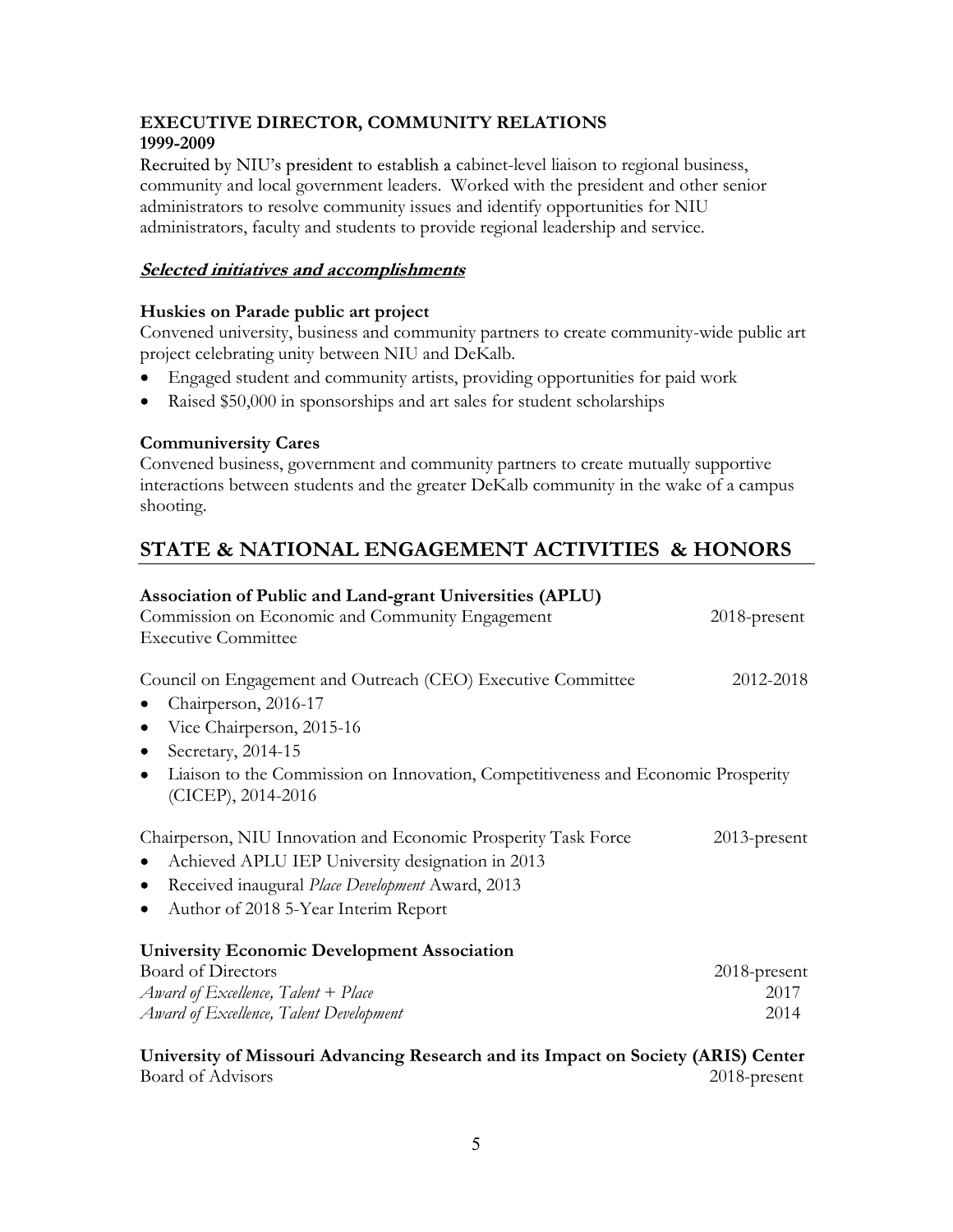| National Forum of Chief Engagement and Outreach Officers<br>Member                        | $2017$ -present |
|-------------------------------------------------------------------------------------------|-----------------|
| Strategic Doing Institute, Agile Strategy Lab, Purdue University<br><b>Faculty Fellow</b> | $2009$ -present |
| Digital Manufacturing & Design Innovation Institute (Manufacturing USA<br>Network)        |                 |
| <b>Executive Committee</b>                                                                | $2015 - 2016$   |
| Elected member                                                                            |                 |
| <b>Engagement Academy for University Leaders</b>                                          |                 |
| Virginia Polytechnic Institute and State University                                       |                 |
| Graduate                                                                                  | 2010            |

#### SELECTED INVITED PRESENTATIONS

"Linking and Leveraging: An Agile Approach to Building Connectedness and Achieving Impact," National Association for Broader Impacts 2019 Summit, Tuscon, AZ

"New Narratives for Networks: Branding Your Region's Transformation," Strategic Doing Annual Meeting, Indianapolis, 2019

"Moving Ahead after Maria: Reflections on Training Community Leaders in Puerto Rico," Strategic Doing Annual Meeting, Florence, AL, 2018

Member of Strategic Doing training team, San Juan, Puerto Rico, 2018

"Working Together: Crafting Regional Collaboration," (moderator), APLU CEO Summer Meeting, Atlanta, GA, 2017

"NSB Science and Engineering Indicators: Utilizing a Unique Data Set to Promote Economic and Workforce Development" (panelist), APLU Annual Meeting, Austin, TX, November 2016

"The New Collaborative Landscape of Talent Development and Retention: Employing Effective Regional, Metro and Statewide Strategies," (panelist), UEDA Annual Summit, Anchorage, AK, September 2015

"Target Audience: The Media," SSTI Annual Conference, Oklahoma City, October 2015

"Manufacturing Challenges and Opportunities" (panelist), Congresswoman Cheri Bustos' Economic Summit, Rock Island, IL, September 2014

"University Role in Supporting Regional Manufacturing Clusters," SSTI Annual Conference, Chicago, IL, September 2014